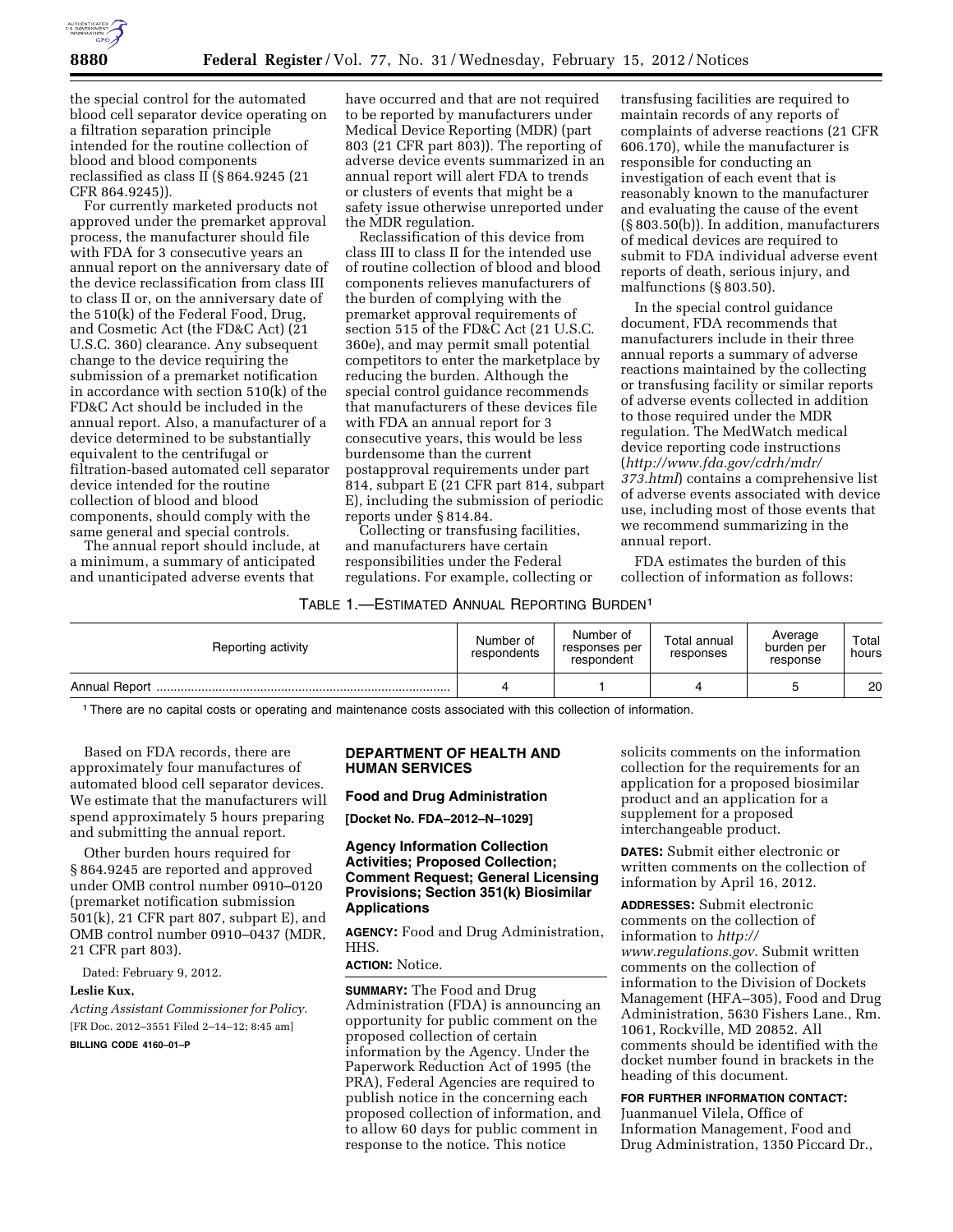PI50–400B, Rockville, MD 20850, 301– 796–7651.

**SUPPLEMENTARY INFORMATION:** Under the PRA (44 U.S.C. 3501–3520), Federal Agencies must obtain approval from the Office of Management and Budget (OMB) for each collection of information they conduct or sponsor. ''Collection of information'' is defined in 44 U.S.C. 3502(3) and 5 CFR 1320.3(c) and includes Agency requests or requirements that members of the public submit reports, keep records, or provide information to a third party. Section 3506(c)(2)(A) of the PRA (44 U.S.C. 3506(c)(2)(A)) requires Federal Agencies to provide a 60-day notice in the **Federal Register** concerning each proposed collection of information before submitting the collection to OMB for approval. To comply with this requirement, FDA is publishing notice of the proposed collection of information set forth in this document.

With respect to the following collection of information, FDA invites comments on these topics: (1) Whether the proposed collection of information is necessary for the proper performance of FDA's functions, including whether the information will have practical utility; (2) the accuracy of FDA's estimate of the burden of the proposed collection of information, including the validity of the methodology and assumptions used; (3) ways to enhance the quality, utility, and clarity of the information to be collected; and (4) ways to minimize the burden of the collection of information on respondents, including through the use of automated collection techniques, when appropriate, and other forms of information technology.

# **General Licensing Provisions; Section 351(K) Biosimilar Applications**

On March 23, 2010, the President signed into law the Patient Protection and Affordable Care Act (Affordable Care Act) (Pub. L. 111–148). The Affordable Care Act contains a subtitle called the Biologics Price Competition and Innovation Act of 2009 (BPCI Act) which amends the Public Health Service Act (PHS Act) and establishes an abbreviated licensure pathway for biological products shown to be biosimilar to, or interchangeable with, an FDA-licensed biological reference product. (See sections 7001 through 7003 of the Affordable Care Act.)

Section 351(k) of the PHS Act (42 U.S.C. 262(k)), added by the BPCI Act, sets forth the requirements for an application for a proposed biosimilar product and an application for a supplement for a proposed interchangeable product. Section 351(k)

defines biosimilarity to mean ''that the biological product is highly similar to the reference product notwithstanding minor differences in clinically inactive components'' and that ''there are no clinically meaningful differences between the biological product and the reference product in terms of the safety, purity, and potency of the product''. (See section 351(i)(2) of the PHS Act.) A 351(k) application must contain, among other things, information demonstrating that the biological product is biosimilar to a reference product based upon data derived from analytical studies, animal studies, and clinical studies, unless FDA determines, in its discretion, that certain studies are unnecessary in a 351(k) application. (See section 351(k)(2).) To demonstrate interchangeability, an applicant must provide sufficient information to demonstrate biosimilarity, and that the biosimilar biological product can be expected to produce the same clinical result as the reference product in any given patient and, if the biosimilar biological product is administered more than once to an individual, the risk in terms of safety or diminished efficacy of alternating or switching between the use of the biosimilar biological product and the reference product is not greater than the risk of using the reference product without such alternation or switch. (See section 351(k)(4) of the PHS Act.) Interchangeable products may be substituted for the reference product without the intervention of the prescribing healthcare provider. (See section 351(i)(3) of the PHS Act.) This **Federal Register** information collection document begins the process of requesting public comment and obtaining OMB approval for the information collection regarding the burden on the submission of a 351(k) application not otherwise covered by existing OMB approvals.

In estimating the information collection burden for 351(k) applications, FDA has reviewed the collection of information regarding the general licensing provisions for biologics license applications (BLAs) under section 351(a) of the PHS Act to OMB (approved under OMB control number 0910–0338). For the information collection burden for 351(a) applications, FDA described § 601.2(a) (21 CFR 601.2(a)) as requiring a manufacturer of a biological product to submit an application on forms prescribed for such purpose with accompanying data and information including certain labeling information to FDA for approval to market a product in interstate commerce. FDA also added

in the burden estimate the container and package labeling requirements provided under §§ 610.60 through 610.65 (21 CFR 610.60 through 610.65). The estimated hours per response for § 601.2, and §§ 610.60 through 610.65, were 860 hours.

In addition, in submitting a 351(a) application, an applicant completes the Form FDA 356h ''Application to Market a New Drug, Biologic, or an Antibiotic Drug for Human Use.'' The application form serves primarily as a checklist for firms to gather and submit certain information to FDA. The checklist helps to ensure that the application is complete and contains all the necessary information, so that delays due to lack of information may be eliminated. The form provides key information to FDA for efficient handling and distribution to the appropriate staff for review. The estimated burden hours for biological product submissions using FDA Form 356h are included under the applicable requirements approved under OMB control number 0910–0338.

FDA intends for an applicant to submit a 351(k) application following Form FDA 356h, modifying the information submitted to support the information required under section 351(k) of the BPCI Act. To submit an application seeking licensure of a proposed biosimilar product under section  $351(k)(2)(A)(i)$  and  $(k)(2)(A)(iii)$ , FDA believes that the estimated burden hours would be approximately the same as noted under OMB control number 0910–0338 for a 351(a) application—860 hours. The burden estimates for seeking licensure of a proposed biosimilar product that meets the standards for interchangeability under section  $351(k)(2)(B)$  and  $(k)(4)$  would also be 860 hours. Until we gain more experience with biosimilar applications, FDA believes this estimate is appropriate for 351(k) applications because to determine biosimilarity or interchangeability of a proposed 351(k) product, the application and the information submitted is expected to be comparably complex and technically demanding as a proposed 351(a) application. FDA may determine, in its discretion, that an element required under a 351(k) application to be unnecessary to support licensure of a biosimilar or interchangeable product. In those cases, the number of hours per response may be less than the hours estimated.

A summary of the collection of information requirements in the submission of a 351(k) application as described under the BPCI Act follows:

Section  $351(k)(2)(A)(i)$  requires manufactures of 351(k) products to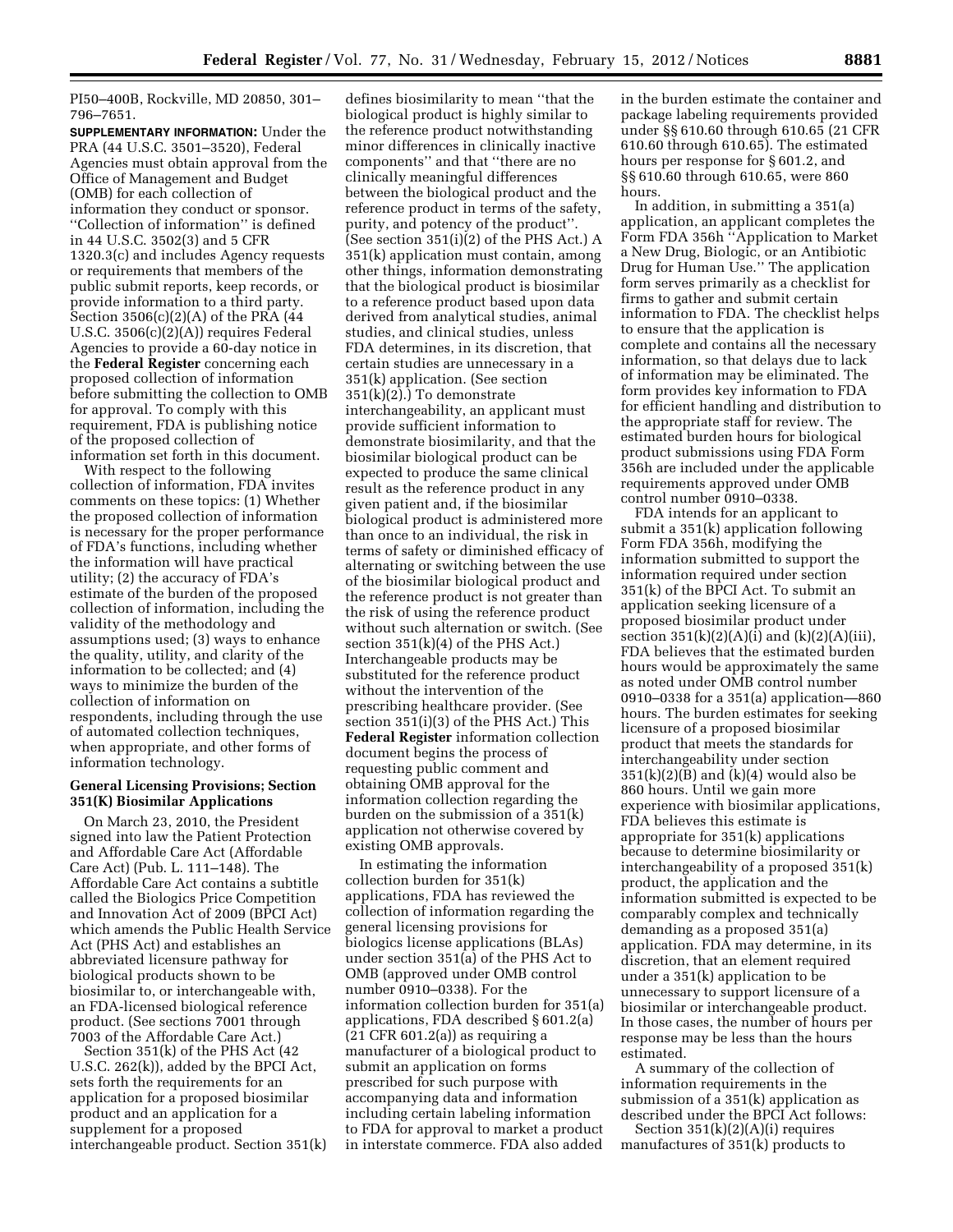submit an application for FDA review and licensure before marketing a biosimilar product. An application submitted under this section shall include information demonstrating that:

• The biological product is biosimilar to a reference product based upon data derived from analytical studies, animal studies (including toxicity) and a clinical study or studies (including immunogenicity and pharmacokinetics or pharmacodynamics). The Secretary of Health and Human Services (the Secretary) may determine that any of these elements is unnecessary.

• The biological product and reference product utilize the same mechanism or mechanisms of action for the condition or conditions of use prescribed, recommended, or suggested in the proposed labeling, but only to the extent the mechanism or mechanisms of action are known for the reference product.

• The condition or conditions of use prescribed, recommended, or suggested in the labeling proposed for the biological product have been previously approved for the reference product.

• The route of administration, the dosage form, and the strength of the biological product are the same as those of the reference product.

• The facility in which the biological product is manufactured, processed, packed, or held meets standards designed to assure that the biological product continues to be safe, pure, and potent.

Section  $351(k)(2)(A)(iii)$  requires the application to include publiclyavailable information regarding the Secretary's previous determination that the reference product is safe, pure, and potent. The application may include any additional information in support of the application, including publiclyavailable information with respect to the reference product or another biological product.

Under section  $351(k)(2)(B)$  and  $(k)(4)$ , a manufacturer may include information demonstrating that the biological product meets the standards for interchangeability either in the application described above to show biosimilarity, or in a supplement to such an application. The information submitted to meet the standard for interchangeability must show that: (1)

The biological product is biosimilar to the reference product and can be expected to produce the same clinical result as the reference product in any given patient and (2) for a biological product that is administered more than once to an individual, the risk in terms of safety or diminished efficacy of alternating or switching between use of the biological product and the reference product is not greater than the risk of using the reference product without such alternation or switch.

In addition to the collection of information regarding the submission of a 351(k) application for a proposed biosimilar or interchangeable biological product, section 351(l) of the BPCI Act establishes procedures for identifying and resolving patent disputes involving applications submitted under section 351(k) of the PHS Act. The burden estimates for the patent provisions under section  $351(1)(6)(\overline{C})$  of the BPCI Act are included in table 1 of this document and are based on the estimated number of 351(k) biosimilar respondents. Based on similar reporting requirements, FDA estimates this notification will take 2 hours. A summary of the collection of information requirements under  $351(l)(6)(C)$  follows:

Not later than 30 days after a complaint from the reference product sponsor is served to a 351(k) applicant in an action for patent infringement described under 351(l)(6), section  $351(l)(6)(C)$  requires that the  $351(k)$ applicant provide the Secretary with notice and a copy of such complaint. The Secretary shall publish in the **Federal Register** notice any complaint received under 351(l)(6)(C)(i).

FDA has not received any 351(k) applications to date. Under table 1 of this document, the estimated number of respondents submitting 351(k) applications is based on the estimated annual number of manufacturers that would submit the required information to FDA and the estimated annual number of 351(k) submissions FDA would receive. In making this estimate, FDA has taken into account, among other things, the expiration dates of patents that relate to potential reference products, and general market interest in biological products that could be candidates for 351(k) applications.

On November 2 and 3, 2010, FDA held a public hearing and established a public docket to obtain input on specific issues and challenges associated with the implementation of the BPCI Act. (See Docket No. FDA–2010–N–0477.) Based in part on this input, FDA is announcing elsewhere in this issue of the **Federal Register**, the availability of three draft guidances describing FDA's current interpretation of certain statutory requirements added by the BPCI Act as well as quality and analytical issues, demonstrating biosimilarity, and implementation policy issues. These draft guidances are: ''Biosimilars: Questions and Answers Regarding Implementation of the Biologics Price Competition and Innovation Act of 2009,'' ''Quality Considerations in Demonstrating Biosimilarity to a Reference Protein Product,'' and ''Scientific Considerations in Demonstrating Biosimilarity to a Reference Product.'' The **Federal Register** documents for these guidances reference this **Federal Register** information collection document regarding the burden on the submission of a 351(k) application not otherwise covered by existing OMB approvals. In addition, we note that the draft guidance on ''Scientific Considerations in Demonstrating Biosimilarity to a Reference Product'' recommends that labeling for a product subject to approval under section 351(k) include statements that indicate that: (1) The product is approved as biosimilar to a reference product for stated indication(s) and (2) the product (has or has not) been determined to be interchangeable with the reference product. FDA has determined, under 5  $CFR 1320.3(c)(2)$ , that these labeling recommendations are not ''collections of information'' for the purposes of the PRA because the statements will comprise solely information that FDA will supply to the applicant for the purpose of disclosing it to the public, i.e. FDA's determination upon review of the application submitted under section 351(k), that the product is biosimilar and/or interchangeable to its reference product.

FDA estimates the burden of this collection of information as follows:

### TABLE 1—ESTIMATED ANNUAL REPORTING BURDEN 1

| 351(k) Application for biosimilars (42 U.S.C. 262(k)) | Number of<br>respondents | Number of<br>responses per<br>respondent | Total annual<br>responses | Average<br>burden per<br>response | Total hours |
|-------------------------------------------------------|--------------------------|------------------------------------------|---------------------------|-----------------------------------|-------------|
|                                                       |                          |                                          |                           | 860<br>860                        | 1720<br>860 |